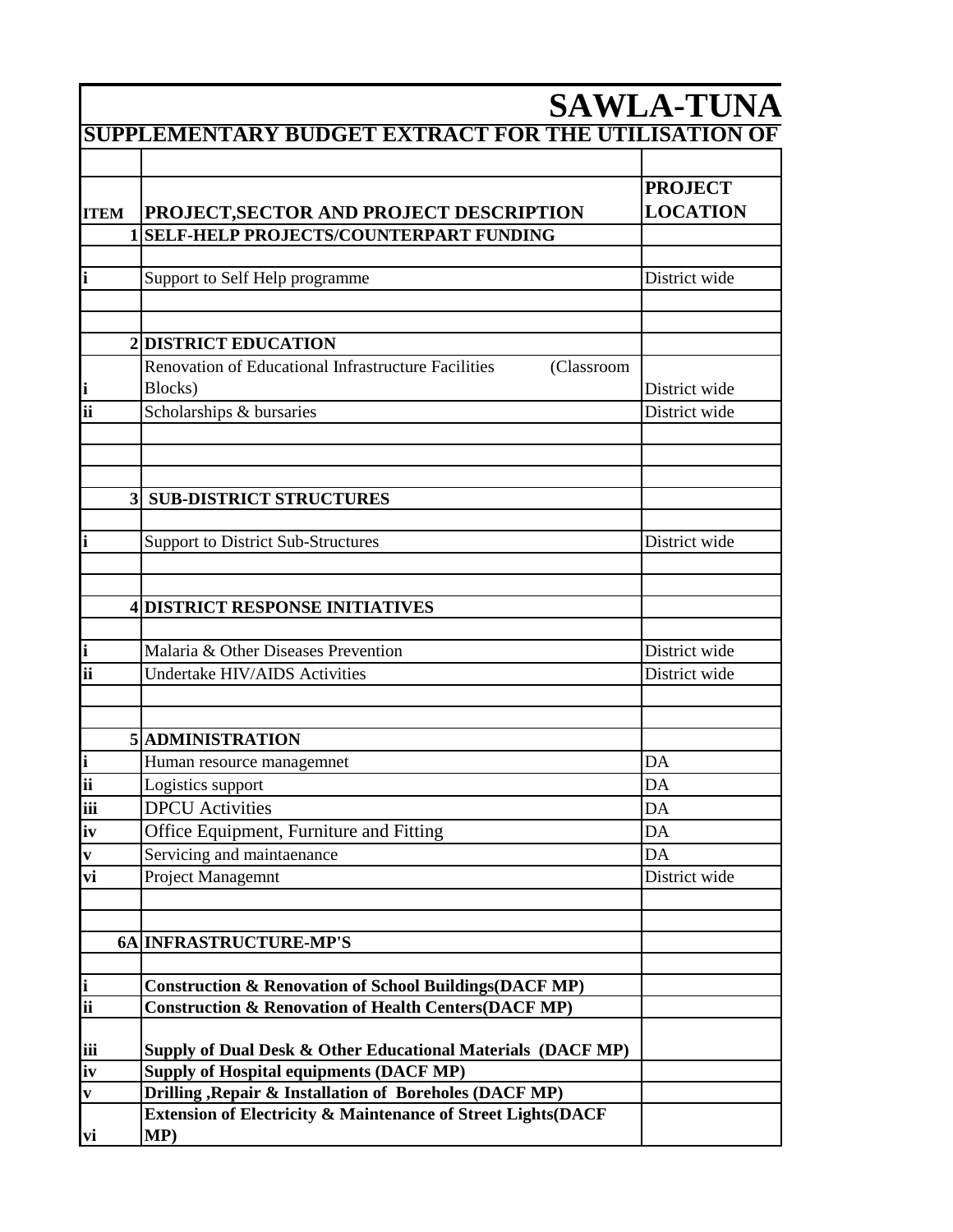| vii                      | <b>Support to Constituents-District Wide(DACF MP)</b>                              |                 |
|--------------------------|------------------------------------------------------------------------------------|-----------------|
|                          | 6B INFRASTRUCTURE-DACF ASSEMBLY                                                    |                 |
|                          |                                                                                    |                 |
|                          | Construction of 1no.Trs Quarters & 1no:3unit Classroom at                          |                 |
| i                        | Daboyir/Yipala Block -WIP                                                          | Daboyir/Yirpala |
| $\overline{\textbf{ii}}$ | Construction of 1N0 3unit Classroom Block at Jang-WIP                              | Jang            |
| iii                      | Construction of 2N0:CHPs Compound Soma, Nahari-WIP                                 | Soma/Nahari     |
| iv                       | Construction of health centre at Tuna                                              | Tuna            |
| V                        | <b>Construction of District Police Headquarters-WIP</b>                            | Sawla           |
|                          |                                                                                    |                 |
|                          |                                                                                    |                 |
|                          |                                                                                    |                 |
|                          | <b>7 OTHER PROJECTS</b>                                                            |                 |
|                          | <b>7A ENVIRONMENT</b>                                                              |                 |
|                          | (SUB-TOTAL)                                                                        |                 |
| i                        | Construction of 1N0:Meat Shop & Slaughter House-WIP                                | Sawla           |
|                          |                                                                                    | selected        |
| ii                       | Construction of 20 N0:Boreholes With Hand Pumps                                    | communities     |
|                          | Installation of hand pumps for 20 no. boreholes for selected                       | selected        |
| iii                      | communities                                                                        | communities     |
| iv                       | Assist 200 households to construct houshold toilets                                | District Wide   |
| V                        | Disaster prevention activities/relief items                                        | District Wide   |
|                          |                                                                                    | selected        |
| vi                       | Institutional latrines maintenance                                                 | communities     |
|                          |                                                                                    |                 |
|                          | <b>7B ECONOMIC VENTURES</b>                                                        |                 |
|                          | (SUB-TOTAL                                                                         |                 |
|                          |                                                                                    | selected        |
|                          | Extention of Electricity to selected communities                                   | communities     |
|                          |                                                                                    | selected        |
| ii                       | Maintenance & Repairs of Street Lights                                             | communities     |
|                          | Construction of 1N0:10units Market of N0:10units Market-Sawla Sawla                |                 |
| iii                      |                                                                                    | selected roads  |
| iv                       | Re-Shaping of Selected Feeder Roads<br><b>Construction of 56M Culverts 'B'-WIP</b> |                 |
| $\mathbf{v}$             |                                                                                    |                 |
| vi                       | <b>Farmers Day Celeberation</b>                                                    |                 |
| vii                      | <b>Construction of Assembly Conference Hall</b>                                    | Sawla           |
| viii                     | <b>Construction of Presidential Lodge</b>                                          | Sawla           |
| ix                       | Construction of culvert bridge at Kawie                                            | Kawie           |
|                          | <b>7C SOCIAL SERVICES</b>                                                          |                 |
|                          | (SUB-TOTAL)                                                                        |                 |
| i                        | Construction of 2N0; 3unit Classroom                                               |                 |
| ii                       | Renovation of 2N0:3unit Classroom Block(District Wide)                             |                 |
| iii                      | Supply of Dual Desk                                                                |                 |
|                          |                                                                                    |                 |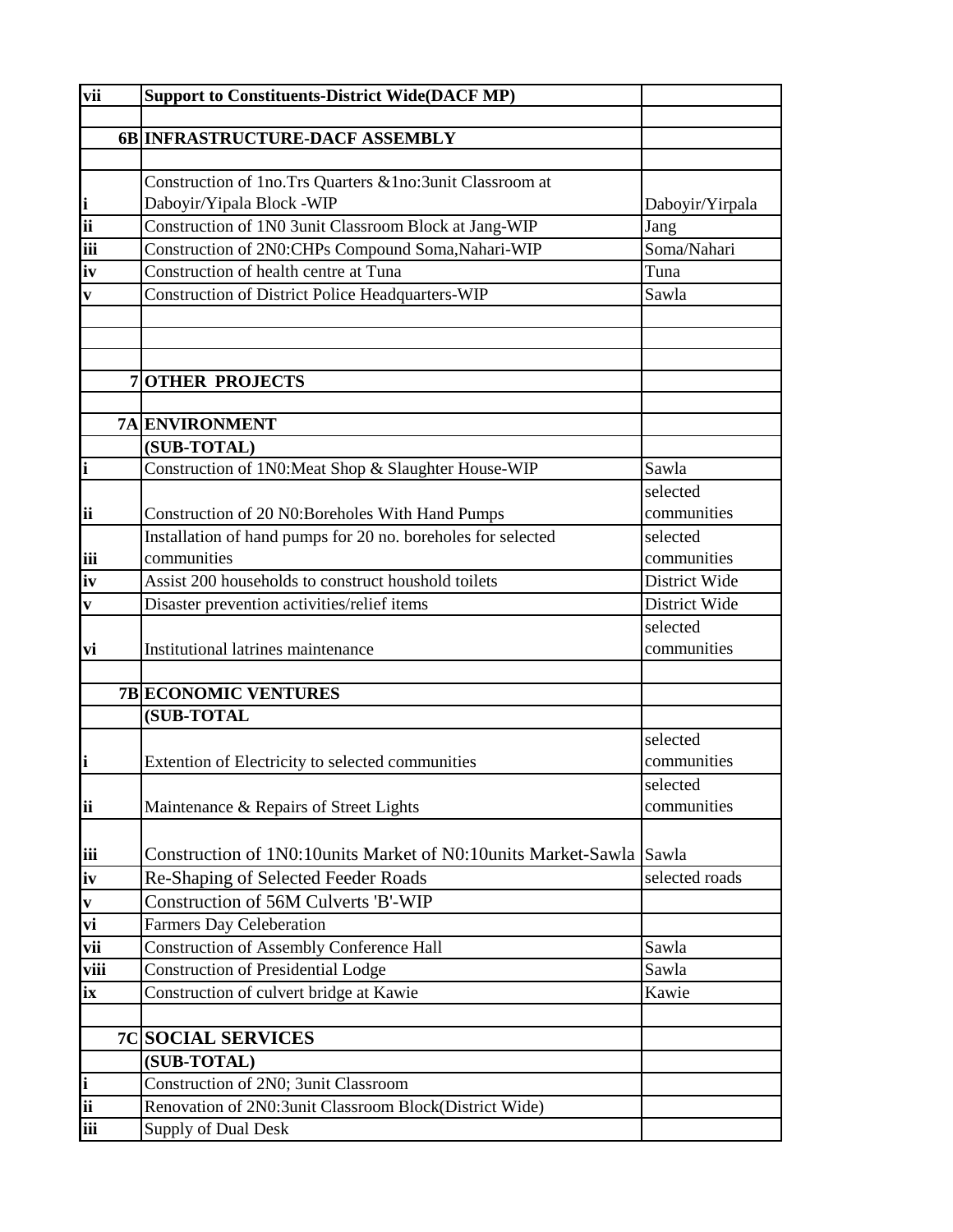| iv             | Construction 1no 3-unit classroom block/furnishing |               |
|----------------|----------------------------------------------------|---------------|
| $\frac{v}{vi}$ | Construction of disability resource centre         |               |
|                | Support to Commuities-District Wide                | District wide |
|                | <b>GRAND TOTAL</b>                                 |               |
|                |                                                    |               |
|                |                                                    |               |
|                |                                                    |               |
|                |                                                    |               |
|                |                                                    |               |
|                |                                                    |               |
|                |                                                    |               |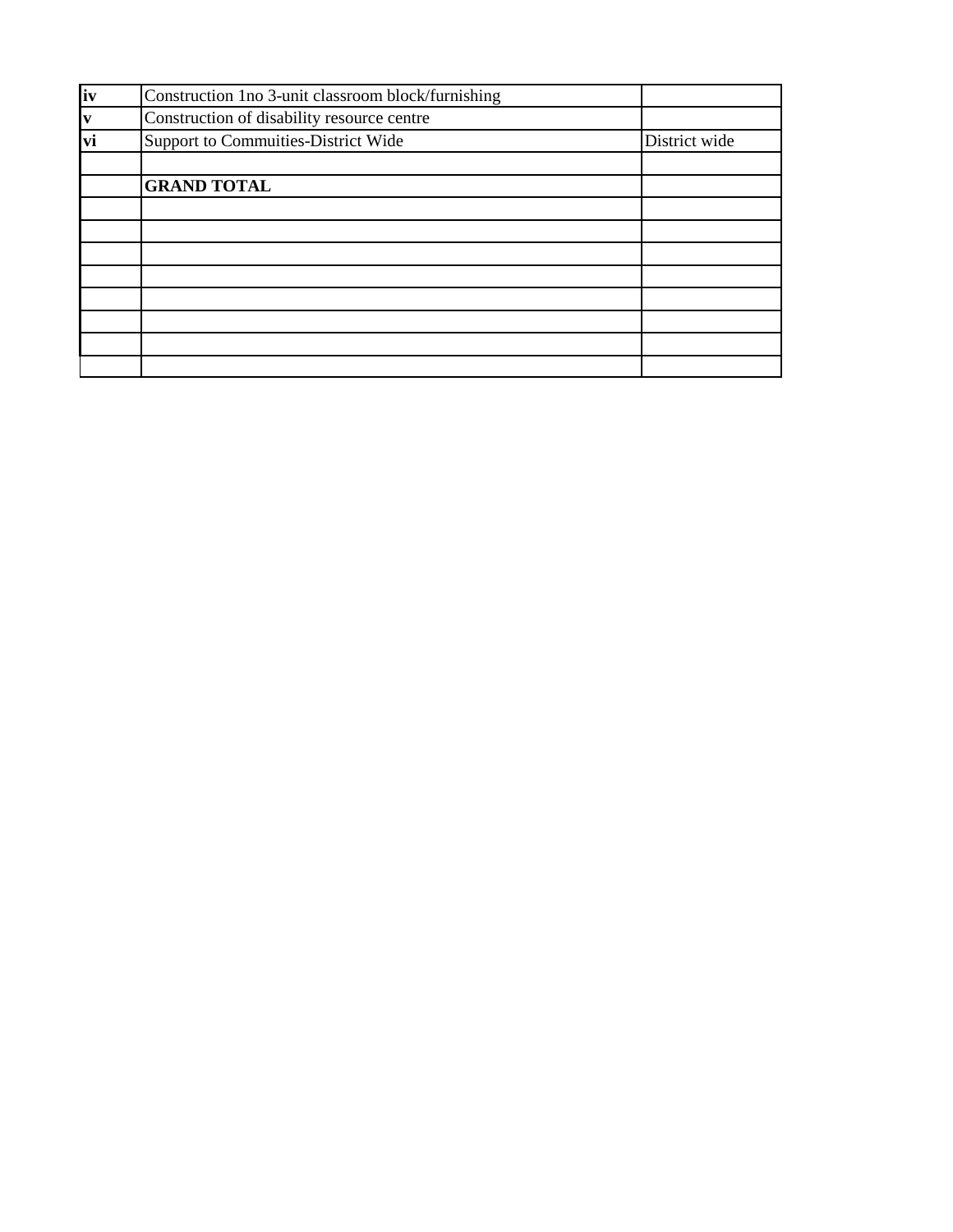## -KALBA DISTRICT ASSEMBLY THE DISTRICT SHARE OF 2019 ALLOCATION OF THE DISTRICT ASSEMBI

| <b>PROJECT</b> |                 | <b>AMOUNT</b> |                  |  |  |
|----------------|-----------------|---------------|------------------|--|--|
| <b>STATUS</b>  | $(\frac{6}{6})$ | (GHC)         | <b>TOTAL</b>     |  |  |
|                | 5%              |               | 164,513.32       |  |  |
|                |                 |               |                  |  |  |
| new            |                 | 164,513.32    |                  |  |  |
|                |                 |               |                  |  |  |
|                |                 |               |                  |  |  |
|                | $2\%$           |               |                  |  |  |
|                |                 |               |                  |  |  |
| new            |                 | 39,483.20     |                  |  |  |
| new            |                 | 26,322.13     | 65,805.33        |  |  |
|                |                 |               |                  |  |  |
|                |                 |               |                  |  |  |
|                | $2\%$           |               |                  |  |  |
|                |                 |               | 65,805.33        |  |  |
| new            |                 | 65,805.33     |                  |  |  |
|                |                 |               |                  |  |  |
|                |                 |               |                  |  |  |
|                | $0.50\%$        |               |                  |  |  |
|                |                 |               | 16,451.33        |  |  |
| new            |                 | 11,515.93     |                  |  |  |
| new            |                 | 4,935.40      |                  |  |  |
|                |                 |               |                  |  |  |
|                |                 |               |                  |  |  |
|                | 10%             |               | 329,026.63       |  |  |
| new            |                 | 32,902.66     |                  |  |  |
| on-going       |                 | 32,902.66     |                  |  |  |
| on-going       |                 | 98,707.99     |                  |  |  |
| on-going       |                 | 49,353.99     |                  |  |  |
| on-going       |                 | 98,707.99     |                  |  |  |
| on-going       |                 | 16,451.33     |                  |  |  |
|                |                 |               |                  |  |  |
|                |                 |               |                  |  |  |
|                | <b>NIL</b>      |               |                  |  |  |
|                |                 |               | $\boldsymbol{0}$ |  |  |
|                |                 |               |                  |  |  |
|                |                 |               |                  |  |  |
|                |                 |               |                  |  |  |
|                |                 |               |                  |  |  |
|                |                 |               |                  |  |  |
|                |                 |               |                  |  |  |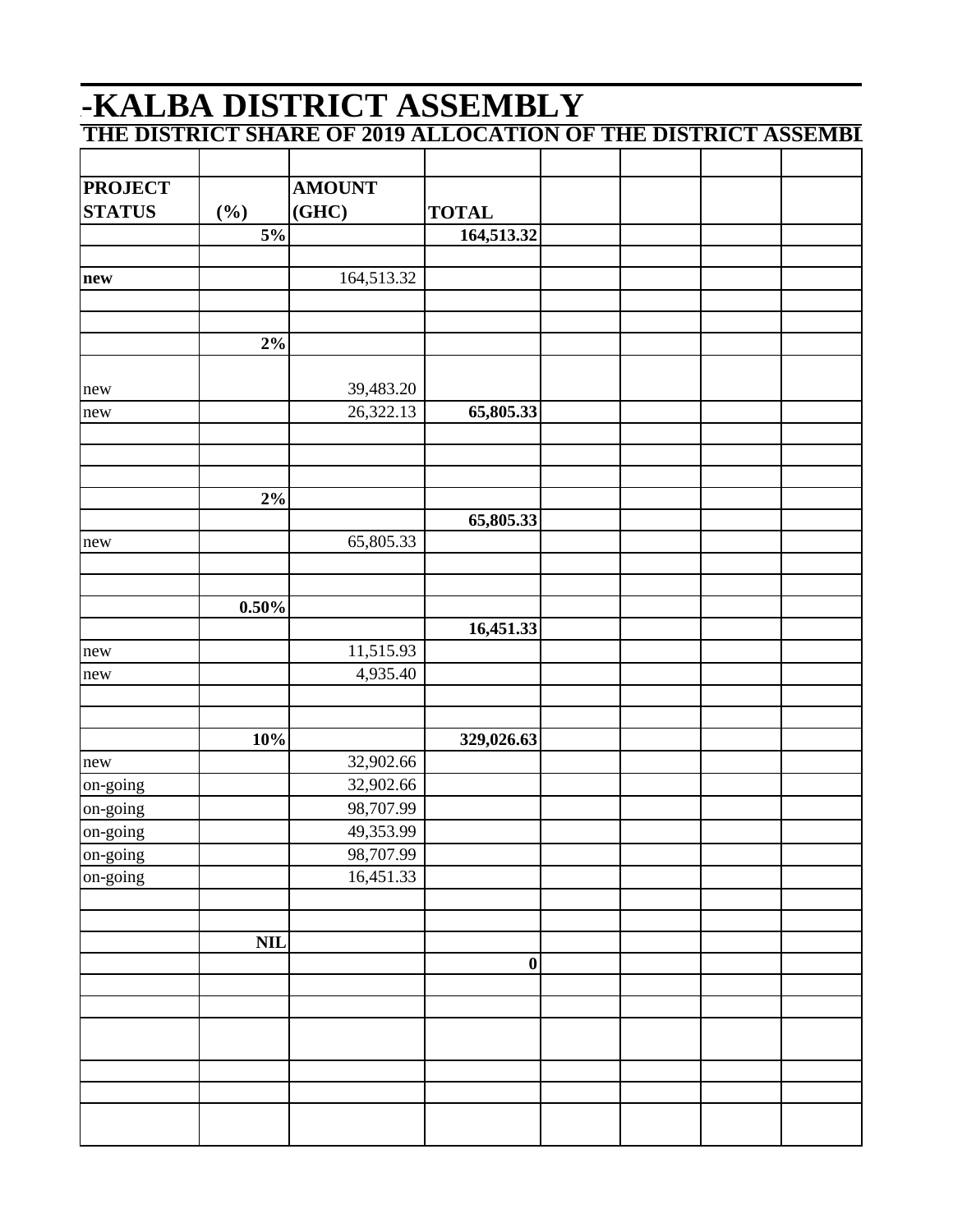|          | 10% |            |            |  |  |
|----------|-----|------------|------------|--|--|
|          |     |            | 329,026.63 |  |  |
|          |     |            |            |  |  |
| on-going |     | 80,021.73  |            |  |  |
| on-going |     | 152,300.23 |            |  |  |
| on-going |     | 36,744.00  |            |  |  |
| new      |     | 16,685.44  |            |  |  |
| on-going |     | 43,275.23  |            |  |  |
|          |     |            |            |  |  |
|          |     |            |            |  |  |
|          | 70% |            |            |  |  |
|          |     |            |            |  |  |
|          | 30% |            |            |  |  |
|          |     |            | 695,891.33 |  |  |
| og-going |     | 70,000.32  |            |  |  |
|          |     |            |            |  |  |
| new      |     | 320,000.00 |            |  |  |
|          |     |            |            |  |  |
| on-going |     | 85,000.00  |            |  |  |
| new      |     | 92,000.00  |            |  |  |
| new      |     | 85,945.54  |            |  |  |
| new      |     | 42,945.51  |            |  |  |
|          |     |            |            |  |  |
|          | 40% |            |            |  |  |
|          |     |            | 927,855.11 |  |  |
| new      |     | 64,480.79  |            |  |  |
| on-going |     | 50,000.00  |            |  |  |
| new      |     | 161,262.49 |            |  |  |
| on-going |     | 102,000.00 |            |  |  |
| on-going |     | 197,631.04 |            |  |  |
| new      |     | 30,000.00  |            |  |  |
| new      |     | 112,000.00 |            |  |  |
| new      |     | 120,961.58 |            |  |  |
| new      |     | 89,519.21  |            |  |  |
|          |     |            |            |  |  |
|          | 30% |            |            |  |  |
|          |     |            | 695,891.33 |  |  |
|          |     | 48,000.00  |            |  |  |
|          |     | 63,374.88  |            |  |  |
|          |     | 50,000.00  |            |  |  |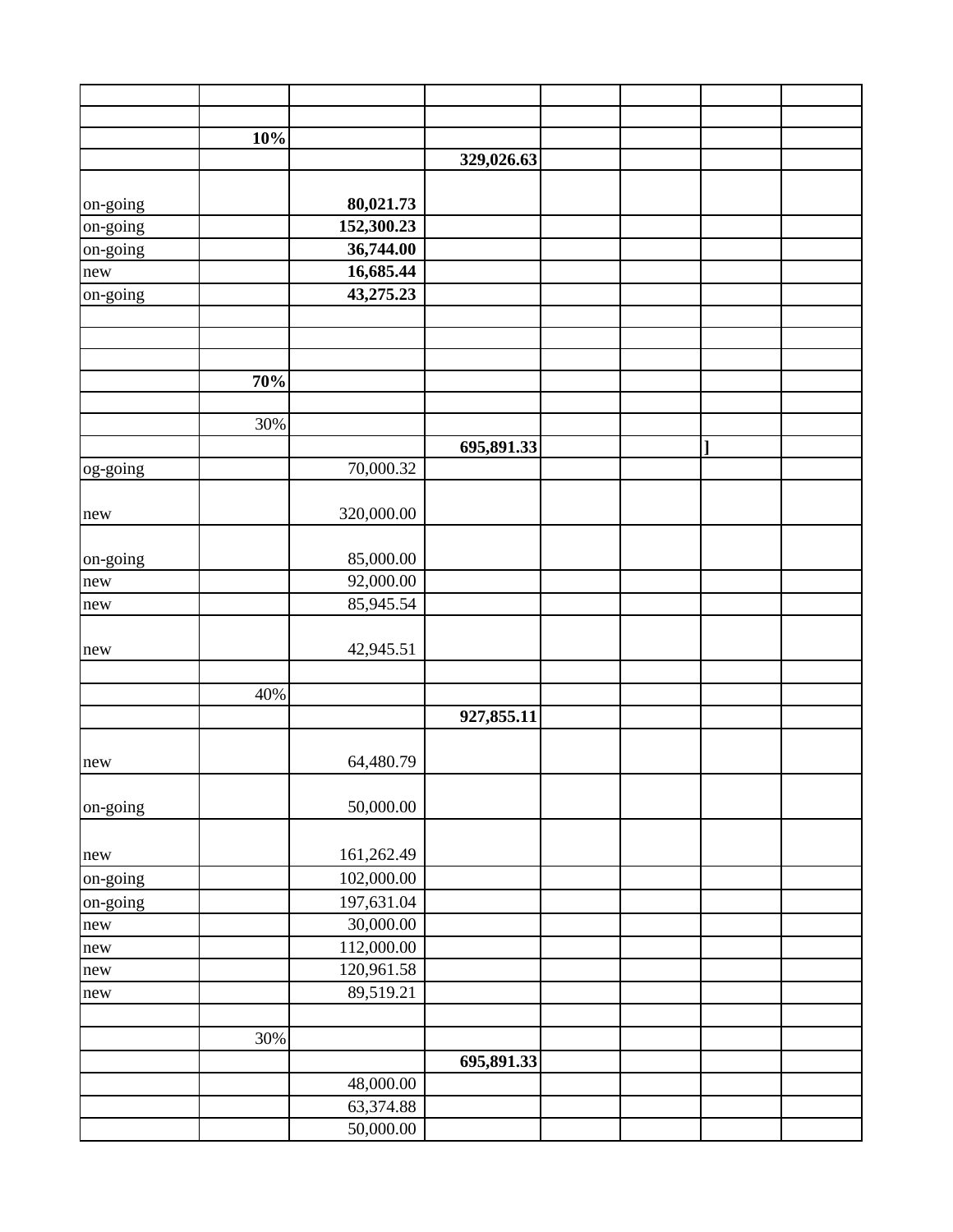| new      |      | 200,000.00   |              |  |  |
|----------|------|--------------|--------------|--|--|
| new      |      | 152,000.00   |              |  |  |
| on-going |      | 182,516.45   |              |  |  |
|          |      |              |              |  |  |
|          | 100% | 3,290,266.37 | 3,290,266.34 |  |  |
|          |      |              |              |  |  |
|          |      |              |              |  |  |
|          |      |              |              |  |  |
|          |      |              |              |  |  |
|          |      |              |              |  |  |
|          |      |              |              |  |  |
|          |      |              |              |  |  |
|          |      |              |              |  |  |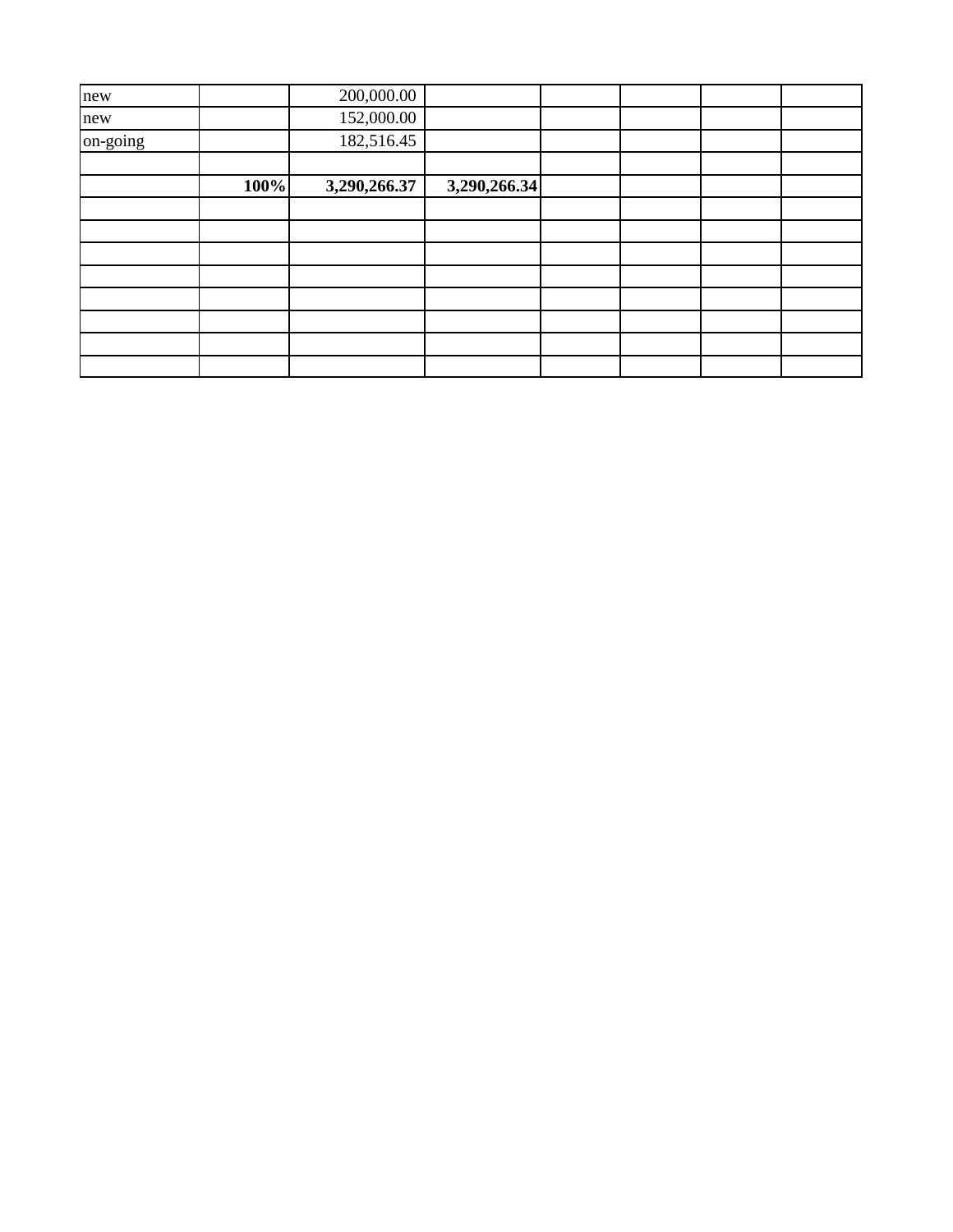| <b>JES COMMON</b> |
|-------------------|
|                   |
|                   |
|                   |
|                   |
|                   |
|                   |
|                   |
|                   |
|                   |
|                   |
|                   |
|                   |
|                   |
|                   |
|                   |
|                   |
|                   |
|                   |
|                   |
|                   |
|                   |
|                   |
|                   |
|                   |
|                   |
|                   |
|                   |
|                   |
|                   |
|                   |
|                   |
|                   |
|                   |
|                   |
|                   |
|                   |
|                   |
|                   |
|                   |
|                   |
|                   |
|                   |
|                   |
|                   |
|                   |
|                   |
|                   |
|                   |
|                   |